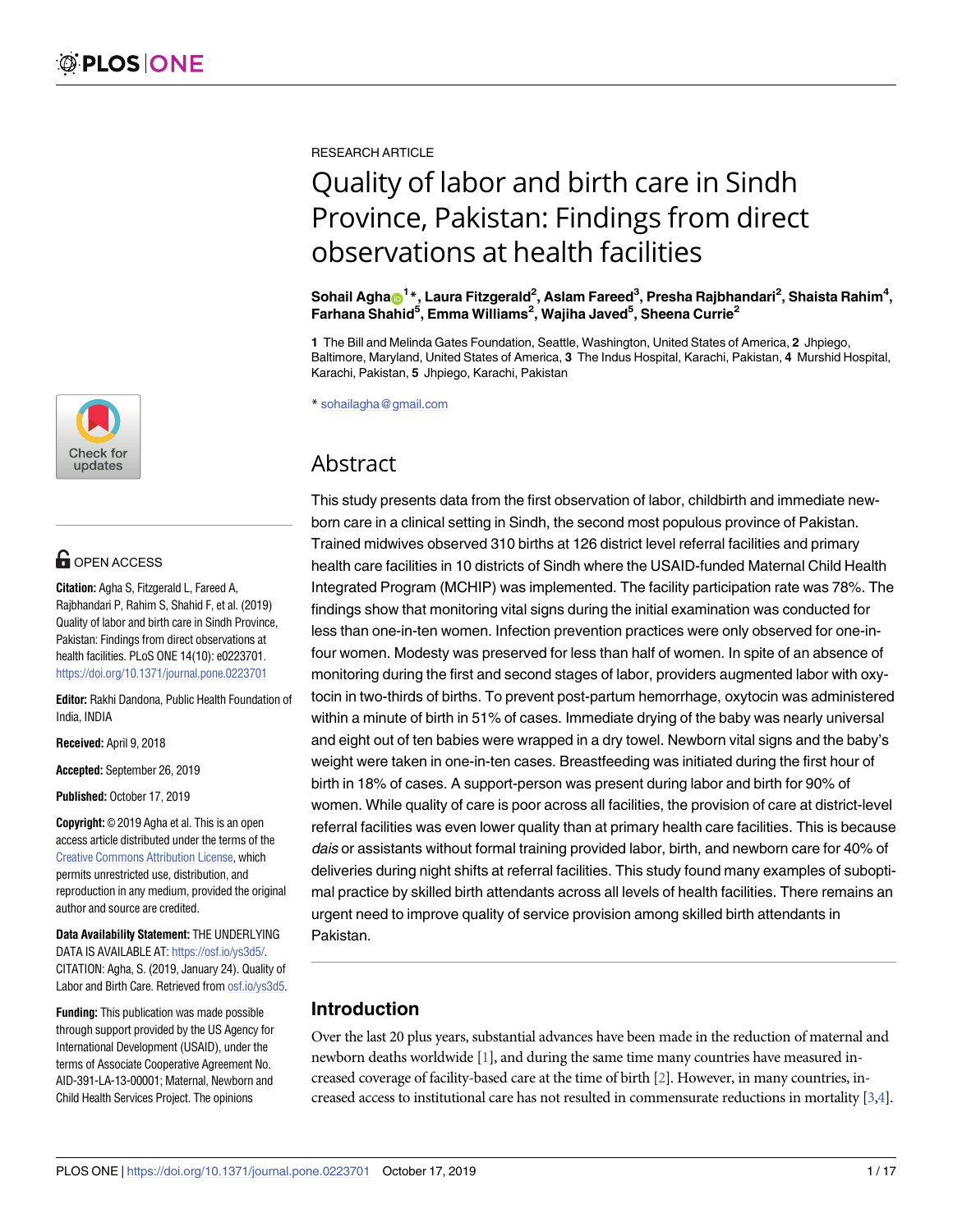<span id="page-1-0"></span>expressed herein are those of the authors and do not necessarily reflect the views of USAID.

**Competing interests:** The authors have declared that no competing interests exist.

Access to institutional birth is insufficient if the quality of care is not provided at acceptable standards. Evidence suggests that improving the quality of care could dramatically reduce the numbers of maternal deaths, stillbirths, and neonatal deaths [\[4,5](#page-14-0)]. The quality of healthcare services is both a supply and demand issue, since community perceptions about poor quality healthcare are a well-known barrier to facility-based care [[6,7\]](#page-14-0).

In 2016, the WHO released Standards for Improving Quality of Maternal and Newborn Care in Health Facilities, which supported a framework for the quality of MNH care, and offered a conceptual model for considering and measuring the quality of MNH care [[2](#page-14-0)]. The need for such a framework stems from substantial evidence in favor of focusing investments on the delivery of high-quality care in the intrapartum and immediate postpartum periods. Currently, available data on the quality of MNH care in developing countries relies largely on provider reports of their knowledge of various recommended practices or simulations of care provision in controlled settings [[8](#page-14-0),[9](#page-14-0)]. Data based on observations of care provided in actual clinical settings is rare  $[10,11]$  $[10,11]$ .

Within South Asia, the 2012–13 Demographic and Health Survey shows that Pakistan bears one of the highest burdens of both maternal mortality (276 deaths per 100,000 live births), and neonatal mortality (55 per 1,000 live births) [\[12\]](#page-15-0). One 2005 study in Pakistan described an increasing reliance of women on private sector facilities over public sector facilities, because of the widespread perception that the private sector provides better quality of care [[13](#page-15-0)]. The few studies that have examined quality of care issues in Pakistan have focused on structural aspects of quality, including the availability of medicines, supplies and trained personnel and have tested providers on their knowledge of the standards of care but have not carefully examined provider performance in clinical settings [\[14\]](#page-15-0).

To improve the quality of MNH care in an appropriate, context-specific manner, a detailed assessment of the actual situation in facilities is essential. To this end, USAID's flagship maternal child health program, the Maternal Child Health Integrated Program (MCHIP) implemented an observation-based Quality of Care (QoC) survey in Sindh Province, Pakistan. The MCHIP program was operational in Pakistan from February 2013 to March 2018 [\[15\]](#page-15-0). This survey was designed to better characterize the process of service provision for antenatal, intrapartum, and postpartum care by facility-based providers. It is part of a small but growing literature which collects data on direct observation of the process of routine care provision for antenatal, labor and birth, and postnatal care in a low-income Asian country [\[16,17](#page-15-0),[18](#page-15-0)].

The purpose of this paper is to begin to fill gaps in the literature by providing detailed information on the provision of MNH care in Sindh, Pakistan as directly observed during service delivery. We focus here on provision of labor, birth, and immediate newborn care.

### **Materials and methods**

This cross-sectional observational study was conducted in 10 selected districts of Sindh (Dadu, Thatta, Khairpur, Tando Allah Yar, Tharkpar, Umerkot, Jacobabad, Sanghar, Naushero Feroz and Sukkur), the second most populous province of Pakistan [\[12\]](#page-15-0), to establish baseline levels of quality of care prior to the implementation of a maternal and child health project supported by the United States Agency for International Development. The criteria for the selection of these districts were: strength of potential sub-grantee, limited availability of health services, lack of female staff at existing health facilities and the presence of other USAID partners in the district. These 10 districts were selected from a total of 29 districts in Sindh province.

A two-stage sampling strategy was used. In the first stage, between March and April 2014, a complete listing of all public and private health facilities providing maternal and child health services in these 10 districts was conducted. Facilities comprised of five types based on their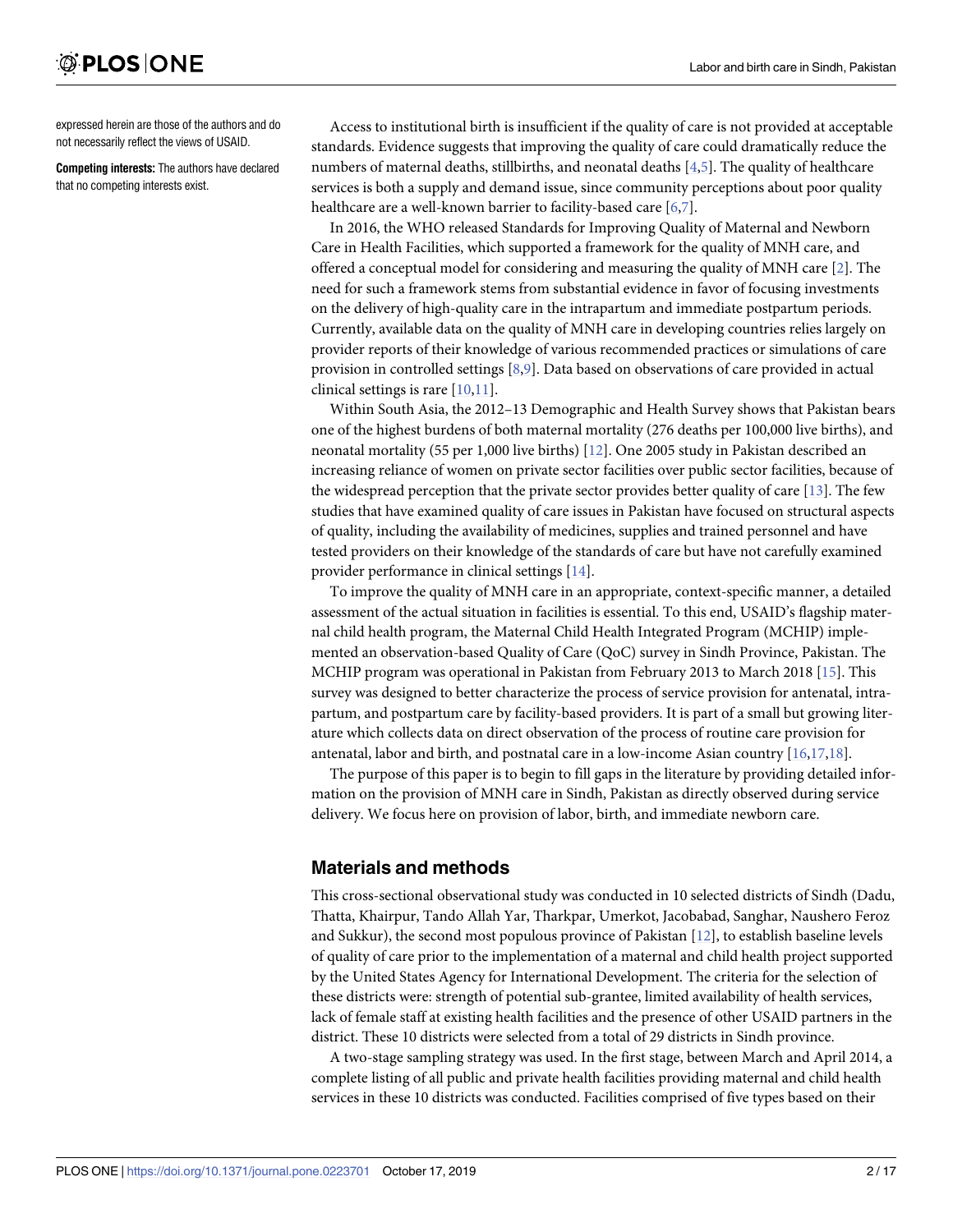<span id="page-2-0"></span>management: 1) Department of Health-affiliated facilities at the primary and tertiary level; 2) government basic health units managed by a private organization called the People's Primary Healthcare Initiative (PPHI); 3) private facilities led by community midwives (CMWs), who received an 18-month training to attend normal births and refer complications; 4) commercial for-profit clinics; and 5) non-governmental organization funded and managed facilities. Eighty cities and 2000 villages were visited by 66 study enumerators during the listing exercise. Enumerators used a brief structured instrument to collect information on facility hours of operation, facility type, services offered by the facility, and birth volume. Since the study utilized clinical observation of actual care provision during labor and birth, the birth volume was a key indicator for selecting facilities for observation. Due to resource constraints, it was not possible to station observers at each facility for more than 2 days. During the mapping exercise, data was collected on reported births in the last 24 hours, in the last 48 hours and in the last month. Mapping data was used to maximize the chances of observing at least one live birth at each facility during the 2-day observation period, taking into account the possibility of refusal from the facility director, provider or client.

### **Instrument for clinical observation**

In 2010–2011, MCHIP developed a routine labor and delivery clinical observation checklist, based on a previous multi-country study [\[19\]](#page-15-0) and implemented this checklist across 7 countries in Africa [\[11\]](#page-15-0). It was further adapted for the Pakistan context to include recent evidencebased recommendations aligned with the Ministry of Health's standard protocols. Observers used the checklist to collect data on many aspects of routine care in labor and delivery, including correct use of the partograph, active management of third stage of labor, infection prevention practices, and immediate essential newborn care. An observation ended when a woman was transferred to the postpartum recovery ward or discharged from the hospital—which sometimes occurred within a few hours of delivery.

### **Observer training**

A team of 23 female midwives or nurses with experience in intrapartum care received a 12-day training to prepare them to observe clinical services in an objective and standardized way. Observer training included a three-day workshop to refresh and update participants' maternal and neonatal health knowledge and clinical skills specific to the intrapartum and postpartum period through interactive presentations, skills demonstrations and practice, and role plays. The subsequent four days focused on familiarizing observers with the study tools, allowing them practice with the use of study tools in simulated settings, and achieving inter-observer standardization. As part of the training, participants completed two days of direct observations of labor and birth at a high-volume teaching hospital. A final day was spent on protocols to be observed during fieldwork.

### **Data collection**

In the second stage, from April to June 2014, data collectors with clinical training observed births at 126 facilities. All facilities with at least two deliveries per day were contacted to seek permission for their participation in the study. The study aimed to observe labor and birth management for 300 births. Investigators made the most conservative sample size determination—since the study was to be applied across various indicators whose baseline levels were unknown—assuming baseline values of key indicators to be 50%. This would enable measurement of a minimal change of 12 percentage points with 80% power and 95% precision if the survey were repeated at the end of the project. In total, 310 deliveries took place at the selected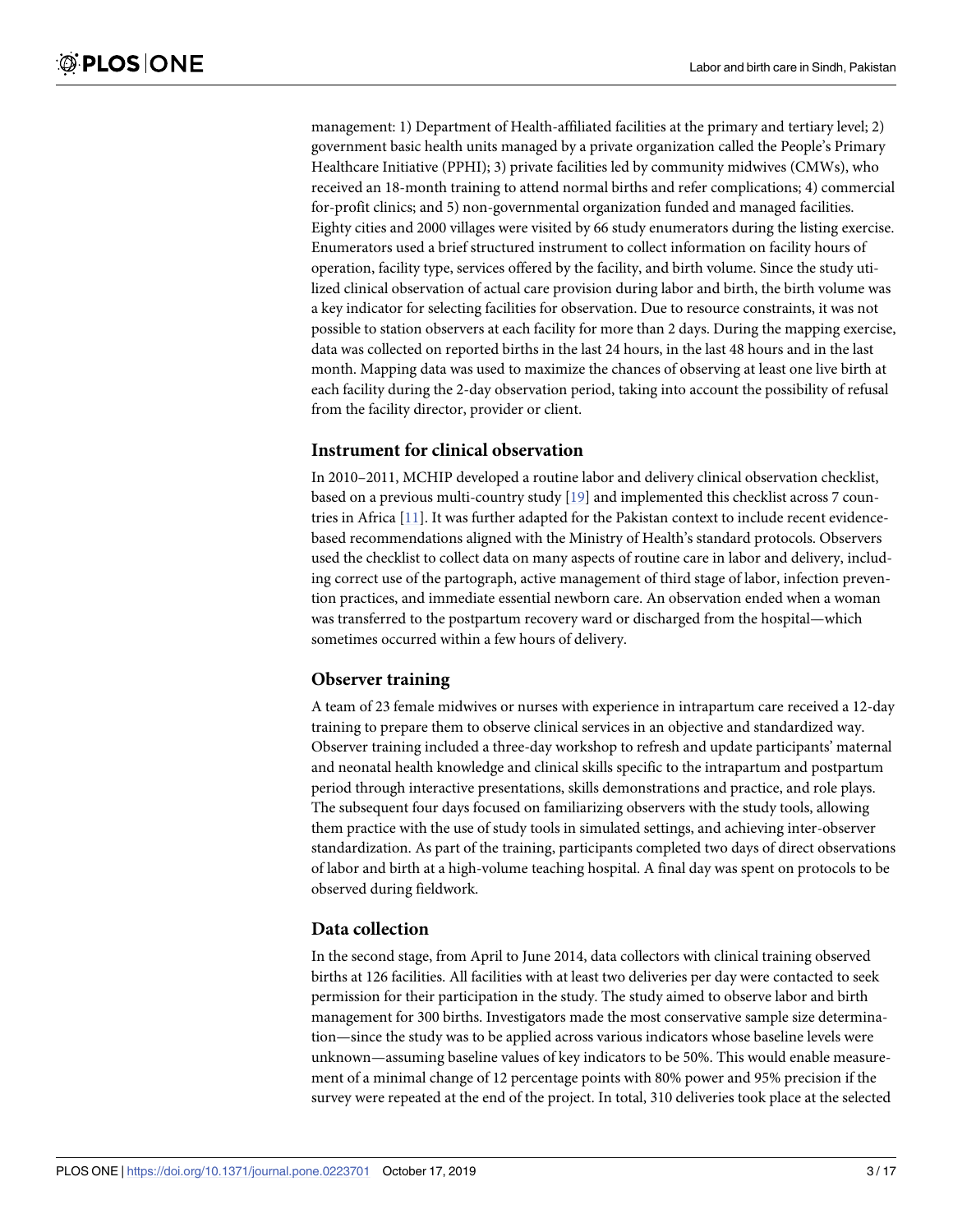<span id="page-3-0"></span>health facilities during the time that trained observers were present. However, all stages of the delivery process could not be observed for all 310 women because some women reached the facility when the delivery process had already begun. As a result, the first stage of labor could only be observed for 248 women. A few women left the facility immediately after delivery and before the completion of other check-ups. This meant that immediate newborn care could only be observed for 300 women.

Two observers observed each labor and birth. In the case of events such as a new born being taken for resuscitation to another area, one of the two observers followed the newborn and observed care provision. Observers were provided guidance on observing the different stages of labor. The first stage of labor is considered to begin when the cervix is dilated at least 4 centimeters and the woman has at least 3 contractions in 10 minutes, with each contraction lasting at least 40 seconds. The second stage of labor starts when the cervix is fully dilated, at 10 cm, and ends with the birth of the baby.

Data were collected on paper forms. SPSS version 18 was used for data entry, and double entry of data was done to check the quality of data [\[20\]](#page-15-0).

### **Statistical analysis**

Frequency distributions on indicators measuring the stages of the labor and birth process are presented, from the initial examination on admission in labor through the second and third stage of labor and extending to care of both women and newborns in the immediate postpartum period. For each stage, a summary score was created comprising a simple count of the number of elements of care observed. Analysis of variance was conducted to examine differences in mean scores by type of facility, type of provider, and time of shift (morning, evening or night) during which the observation took place. Stata version 14 was used for the data analysis [\[21\]](#page-15-0). ANOVA was conducted followed by pairwise comparisons of means. The latter is available as a postestimation command in Stata. For each test, a comparison of means was conducted using the category with the lowest score as the reference category. *P*-values are adjusted for multiple comparisons using Tukey's HSD.

### **Research ethics**

The study research plan was reviewed and approved by the Johns Hopkins School of Public Health IRB (number 5524) and the Health Services Academy IRB in Pakistan. Written permission to collect data at the facility was asked of the facility director. Verbal informed consent was obtained from participants in this assessment–health care workers and patients whose care was observed. The literacy level among women observed at facilities was very low and a large proportion of those observed could not read and write. This was a major reason for taking verbal informed consent from women. Data collectors confirmed that consent was provided by both the health care providers and clients by ticking boxes on the data collection instrument. The IRBs approved verbal consent since a) this was an observational, minimal risk study, and b) low literacy was likely among the women to be observed.

### **Results**

### **Site selection and participation (phase 1)**

In total, 1631 facilities were listed during the mapping process and 1237 facilities reported that they offered labor and birth services. Of these 1237, 512 (41%) were public sector facilities, including referral facilities such as district headquarter hospitals (DHQ) and *tehsil* headquarter hospitals (THQ), and primary health care facilities, such as rural health centers and basic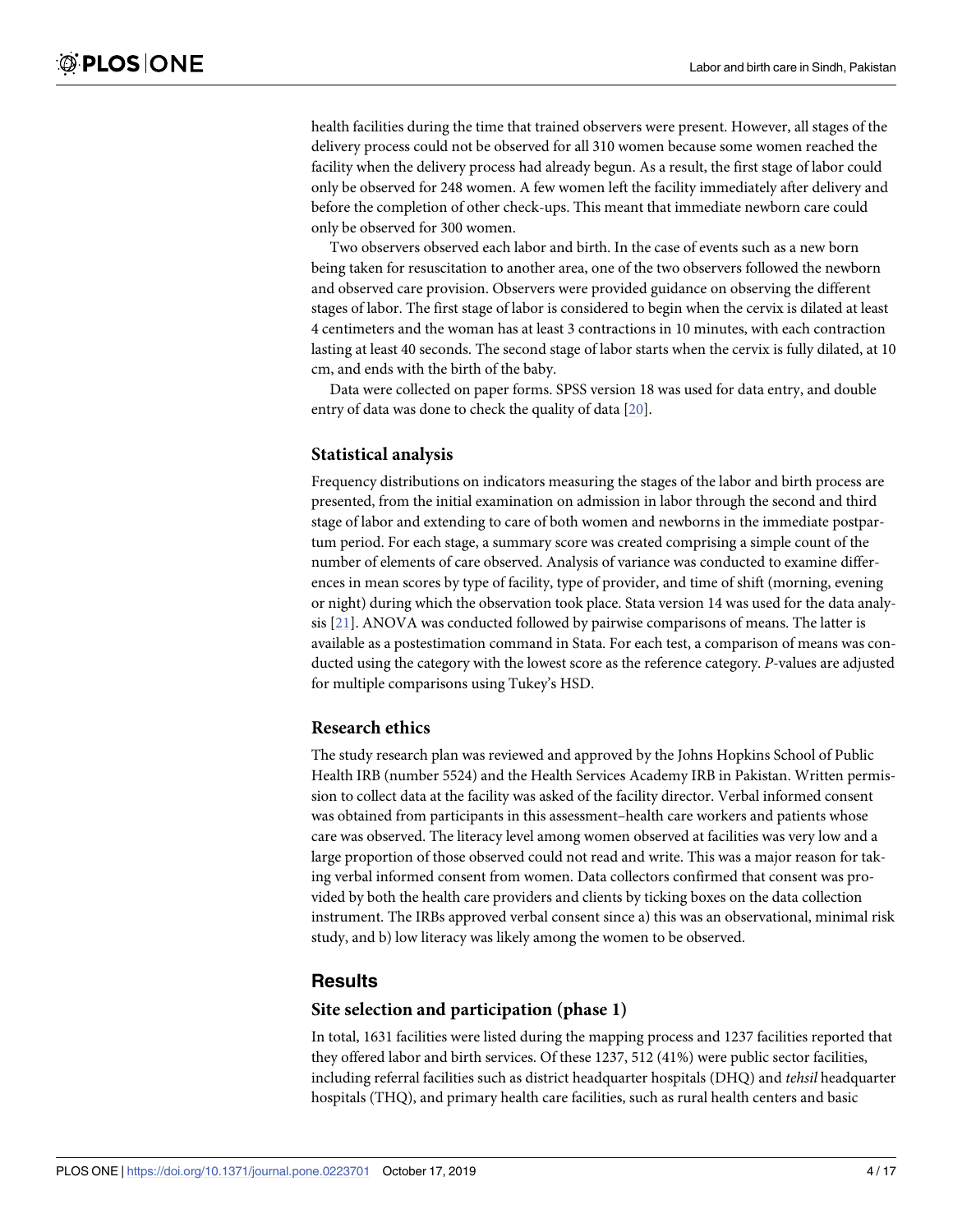|                                  | <b>Facility participation status</b> |                             |                            | Participated in study but no births observed $(N = 79)$ |
|----------------------------------|--------------------------------------|-----------------------------|----------------------------|---------------------------------------------------------|
|                                  | Refused<br>$(N = 36)$                | Participated<br>$(N = 126)$ | Chi-square test<br>p-value |                                                         |
| <b>Facility Type</b>             |                                      |                             |                            |                                                         |
| Private clinic/hospital          | 30 (83.3%)                           | 91 (72.2%)                  | Not significant            | 58 (73.4%)                                              |
| Public clinic/hospital           | 6(16.7%)                             | 35 (27.8%)                  |                            | $21(26.6\%)$                                            |
| Number of providers at facility  |                                      |                             |                            |                                                         |
| Between 1-3 providers            | 25 (69.4%)                           | 78 (61.9%)                  | Not significant            | 51 (64.6%)                                              |
| More than 3 providers            | 11 (30.6%)                           | 48 (38.1%)                  |                            |                                                         |
| Lady health worker attached      |                                      |                             |                            |                                                         |
| Yes                              | $5(13.9\%)$                          | 39 (30.9%)                  | p < 0.05                   | $11(13.9\%)$                                            |
| No                               | 31 (86.1%)                           | 87 (69.1%)                  |                            | 68 (86.1%)                                              |
| 24/7 outpatient services offered |                                      |                             |                            |                                                         |
| Yes                              | 26 (72.2%)                           | 92 (73.0%)                  | Not significant            | 67 (84.8%)                                              |
| No                               | 10 (27.8%)                           | 34 (27.0%)                  |                            | 12 (15.2%)                                              |
| 24/7 inpatient services offered  |                                      |                             |                            |                                                         |
| Yes                              | 17 (47.2%)                           | 98 (77.8%)                  | p < 0.001                  | 61(77.2%)                                               |
| No                               | 19 (52.8%)                           | 28 (22.2%)                  |                            | 18 (22.8%)                                              |

Table 1. Characteristics of facilities that refused to participate in the study, facilities that participated in the study and facilities that participated but did not yield **any birth during the 2-day observation period.**

Facilities that participated in the study but where no births were observed ( $N = 79$ ) are a subset of those who participated in the study ( $N = 126$ ).

<https://doi.org/10.1371/journal.pone.0223701.t001>

health units. 725 (59%) of the facilities offering labor and birth services comprised of private maternity homes, private clinics and private hospitals. The highest birth volume was at district headquarters hospitals (mean monthly births of 133), followed by tehsil headquarters hospitals (mean monthly births of 48) and private hospitals (mean monthly births of 25). Rural health centers averaged 13 births per month, basic health units averaged 4 births per month, private maternity homes and clinics averaged 13 births per month.

In total, 162 facilities with at least two deliveries per day were contacted and invited to participate in the study. Of all facilities contacted, 36 refused to participate, giving a 22% refusal rate. The subset of facilities which participated in the study but did not yield any births  $(n = 79)$  were broadly similar to the full set of facilities which participated  $(n = 126)$ . Characteristics of facilities that refused to participate in the study, facilities that participated and facilities that participated but where no births were observed are shown in Table 1. Out of the 36 facilities that refused to participate, 30 (83%) were private facilities. By comparison, out of 126 facilities that participated in the study, 91 were private facilities (72%). Facilities that refused to participate were less likely to have Lady Health Workers attached to them (14% versus 31%) and less likely to offer inpatient services (47% versus 78%).

The refusal rate was higher in private facilities than in public facilities with 30 out of 121 private facilities refusing to participate (25% refusal rate) compared to 6 out of 41 public facilities (15% refusal rate).

### **Observation of births (phase 2)**

A total of 126 facilities were observed for 2 days each. As mentioned earlier, no births occurred at 79 facilities during the two days that trained observers were stationed there. In 47 of the 126 facilities (20 public and 27 private facilities), at least one birth was observed during the twoday period of observation. In total, 310 observations of labor and birth care were conducted at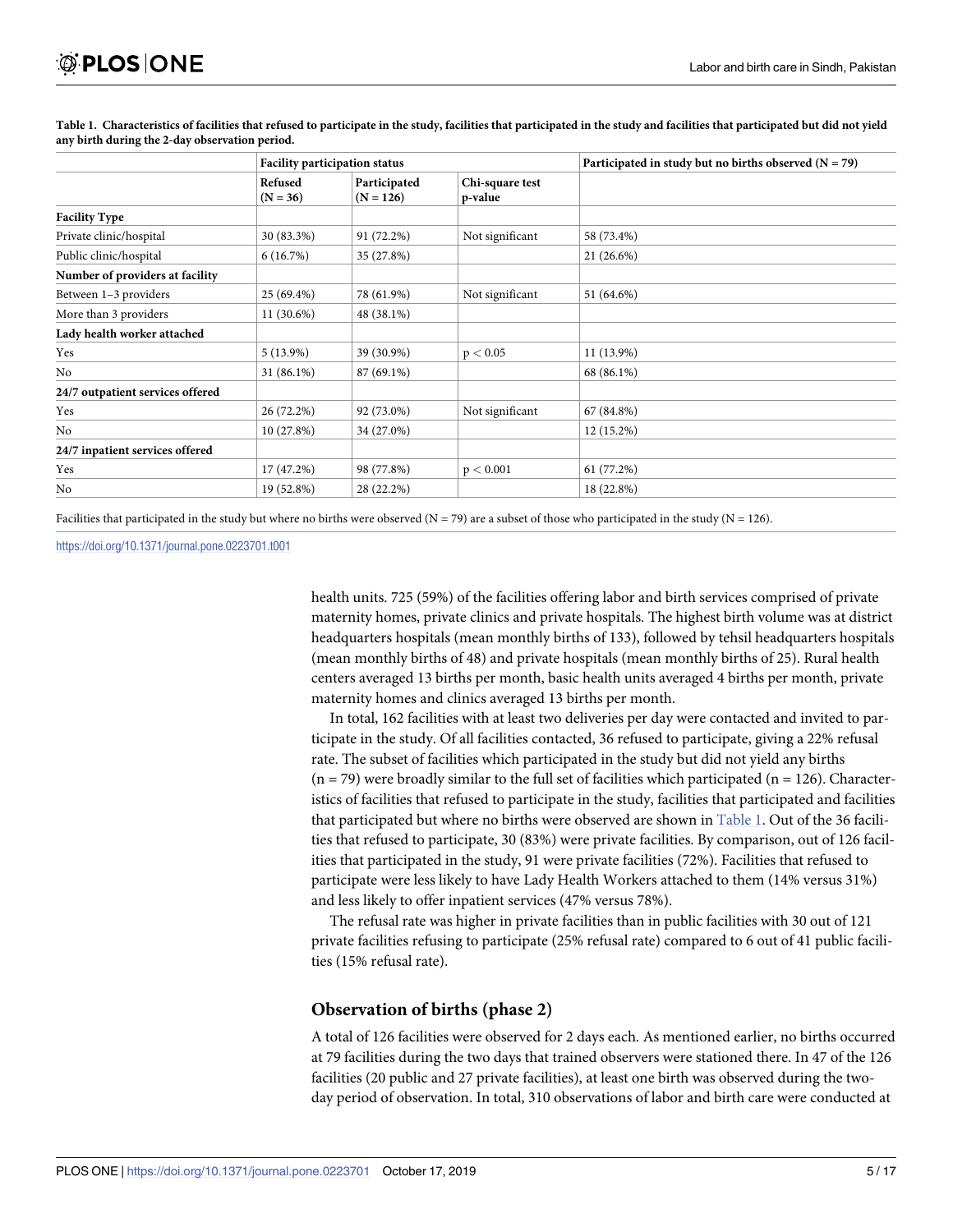<span id="page-5-0"></span>

**Fig 1. Number of deliveries observed at health facilities by type of primary health care provider.**

<https://doi.org/10.1371/journal.pone.0223701.g001>

these 47 facilities. Overall, 137 births (44%) occurred during the morning shift, 64 (21%) during the evening shift and 109 (35%) during the evening shift.

Fig 1 shows the number of deliveries observed at health facility by type of primary health care provider. Of the 211 deliveries observed at DHQs, 65 (31%) were conducted by *dais* or assistants without formal training. By contrast, of the 45 deliveries observed at private facilities, 8 (18%) were conducted by *dais* or assistants without formal training. At private facilities, the highest proportion of deliveries conducted, 20 (44%), were by obstetricians.

[Fig](#page-6-0) 2 shows the number of deliveries conducted at health facility by timing of shift. Of the 211 deliveries observed at DHQs, 99 (47%) occurred during the night shift. By contrast, out of the 45 deliveries that were observed at private facilities, no deliveries were conducted during the night shift. At private facilities, 76% of deliveries occurred during the morning shift.

Our findings show that obstetricians provide a high proportion of labor and birth care in private facilities (44%), while *dais* or untrained assistants provide a substantial proportion of care at DHQs (31%). This is one of the primary reasons for better quality of care at private facilities compared with public facilities.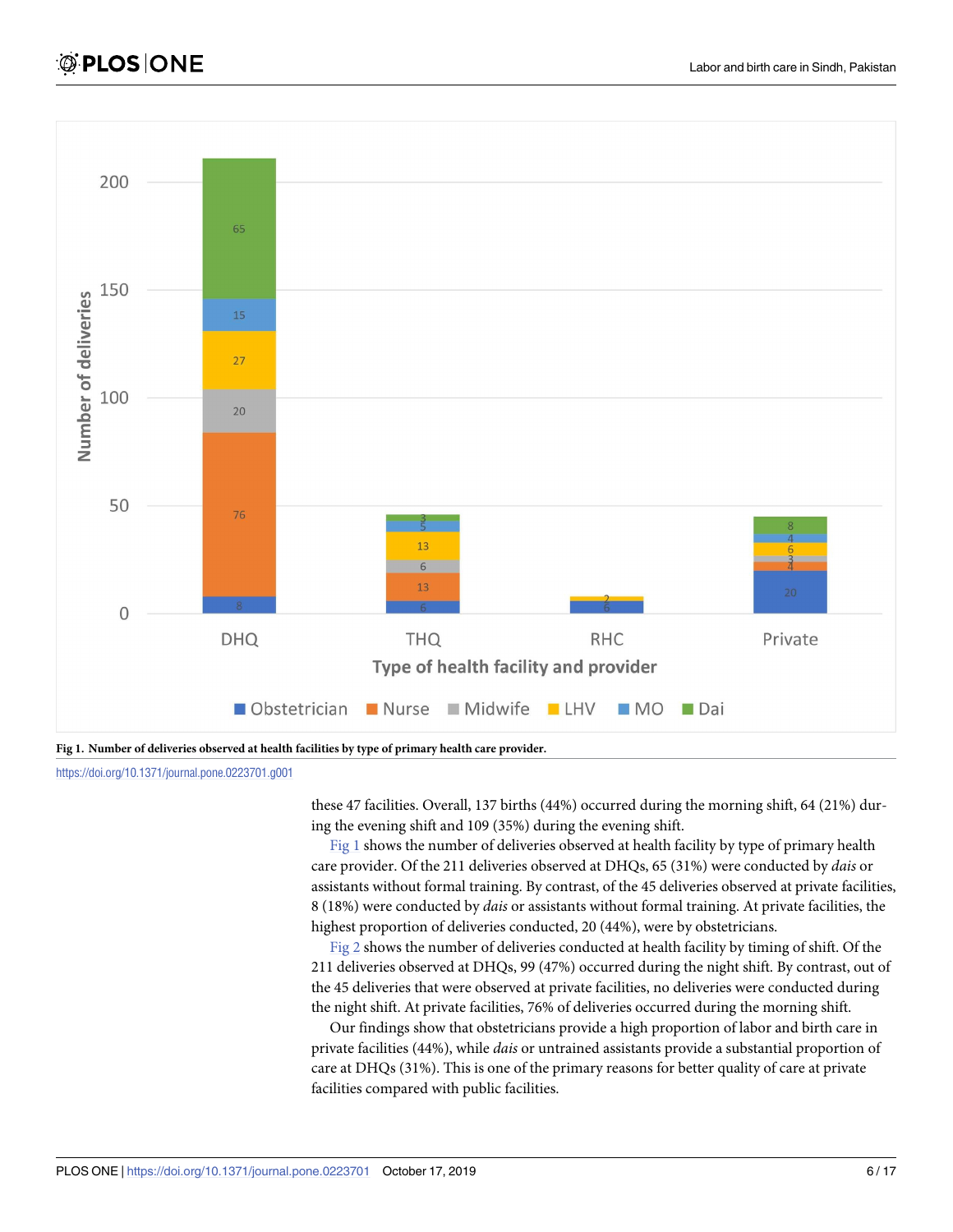<span id="page-6-0"></span>



<https://doi.org/10.1371/journal.pone.0223701.g002>

[Table](#page-7-0) 2 shows indicators reflecting care provided to women in labor upon initial examination and during ongoing management of the first stage of labor. Basic infection prevention practices, such as hand washing prior to an initial examination (26%) or prior to a vaginal examination (27%) were practiced in a minority of births. However, the majority of providers wore sterile gloves to perform a vaginal examination (63%).

Vaginal examinations were performed for most women (93%), but only half the women were informed by the provider before the provider conducted a vaginal examination (54%), and about half were informed of the findings from the examination (49%). About 40% of women were encouraged to consume fluids during labor and to assume different positions during labor. About half of women were updated on the progress of labor (52%). Privacy was maintained (by using curtains or visual barriers) for 41% of women. Modesty was preserved for about half the women (by using a drape under the buttocks and over the abdomen) (50%).

Blood pressure was measured for 40% of women, and temperature and pulse were taken for 12% of women. A general physical examination was conducted for 32% of women. Fundal height was measured for less than one-fifth of women. Palpation of the abdomen to check fetal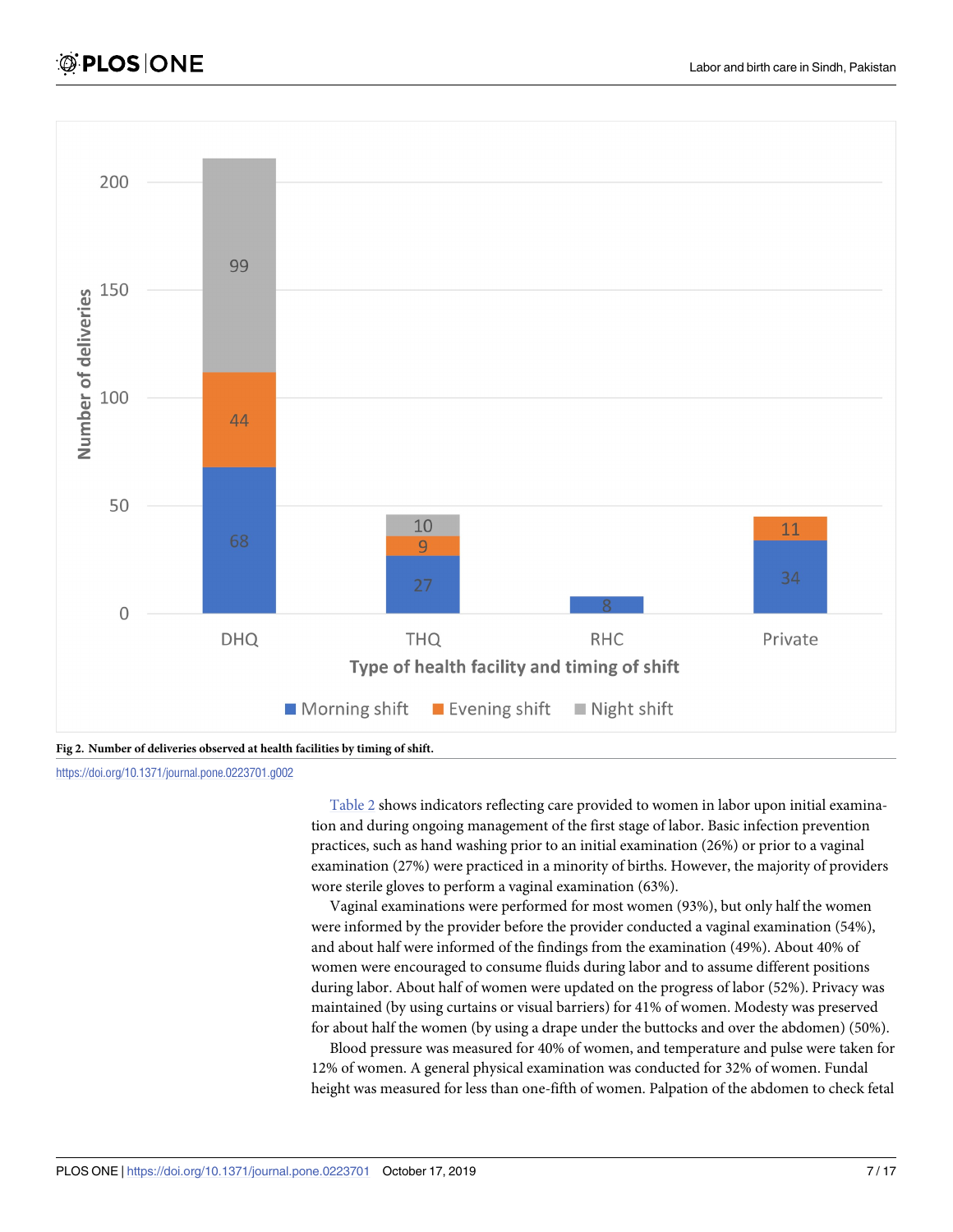<span id="page-7-0"></span>

|                | First stage of labor: initial examination                                             | $N = 248$   |
|----------------|---------------------------------------------------------------------------------------|-------------|
| 1              | Provider washes hands with soap and water or uses alcohol rub before any initial exam | 64 (25.8%)  |
| $\overline{c}$ | Explains procedures to woman (and support person if present) before proceeding        | 76 (30.6%)  |
| 3              | Takes temperature on admission                                                        | 29 (11.7%)  |
| $\overline{4}$ | Takes pulse                                                                           | 30 (12.1%)  |
| 5              | Takes blood pressure                                                                  | 98 (39.5%)  |
| 6              | Performs general examination (e.g. for anemia)                                        | 78 (31.5%)  |
| 7              | Checks fundal height with measuring tape                                              | 46 (18.5%)  |
| 8              | Checks fetal presentation by palpation of abdomen                                     | 123 (49.6%) |
| 9              | Checks fetal heart rate with fetoscope/doppler/ultrasound                             | 99 (39.9%)  |
| 10             | Wash her/his hands with soap and water                                                | 68 (27.4%)  |
| 11             | Wears sterile gloves for vaginal examination                                          | 156 (62.9%) |
| 12             | Informs the woman before conducting vaginal examination with respect                  | 134 (54.0%) |
| 13             | Performs vaginal examination                                                          | 230 (92.7%) |
| 14             | Informs pregnant woman of findings                                                    | 121 (48.8%) |
|                | Average score (out of 14)                                                             | 5.5         |
|                | Ongoing management of labor                                                           | $N = 293$   |
| $\mathbf{1}$   | At least once, provider explains what will happen in labor to woman/support person    | 105 (35.8%) |
| $\mathbf{2}$   | At least once, provider encourages woman to consume fluids/food during labor          | 116 (39.6%) |
| 3              | At least once, encourages woman to ambulate, assume different positions during labor  | 118 (40.3%) |
| 4              | Support person is present at some point during labor                                  | 265 (90.4%) |
| 5              | Partograph is used to monitor labor                                                   | $9(3.1\%)$  |
| 6              | Provider gave at least one update on status and progress of labor                     | 151 (51.5%) |
| 7              | Washes hands with soap and water or uses alcohol hand rub prior to any examination    | 84 (28.7%)  |
| 8              | Uses curtains/ visual barriers to protect woman during exams, births, and procedures  | 119 (40.6%) |
| 9              | Wears sterile surgical gloves                                                         | 148 (50.5%) |
| 10             | Drapes woman (one drape under buttocks, one over abdomen)                             | 146 (49.8%) |
| 11             | Explains procedures to woman (support person) before proceeding                       | 84 (28.7%)  |
| 12             | Augments labor with oxytocin*                                                         | 193 (67.2%) |
| 13             | Prepares uterotonic drug to use for AMTSL                                             | 261 (89.1%) |
|                | Average score (out of 12)*                                                            | 5.5         |

**[Table](#page-6-0) 2. Coverage of specific care practices during initial examination and during first stage labor.**

�Augmentation of labor not included in score

<https://doi.org/10.1371/journal.pone.0223701.t002>

presentation and position was conducted in half the cases. The fetal heart rate was checked in 40% of cases. Only 3% of births included use of the partograph to monitor the progress of labor. Despite the absence of observed indications for labor augmentation, providers administered IV oxytocin to two thirds of women in labor (67%).

[Table](#page-8-0) 3 shows the quality of care provided to women during the second and third stages of labor. Less than one-third of providers prepared for births by putting on protective clothing (31%). As observed during the first stage of labor, the rate of hand washing was 27%, while the use of sterile gloves was 53%.

For a majority of women in their second stage of labor, more than one health worker assisted with the birth (78%). In most cases a support person remained with the woman during this stage (91%).

Uterotonic medications were given to 94% of women for the prevention of postpartum hemorrhage during the third stage of labor. However, a uterotonic was administered during the first minute after birth in about half the cases. The provider checked the uterine tone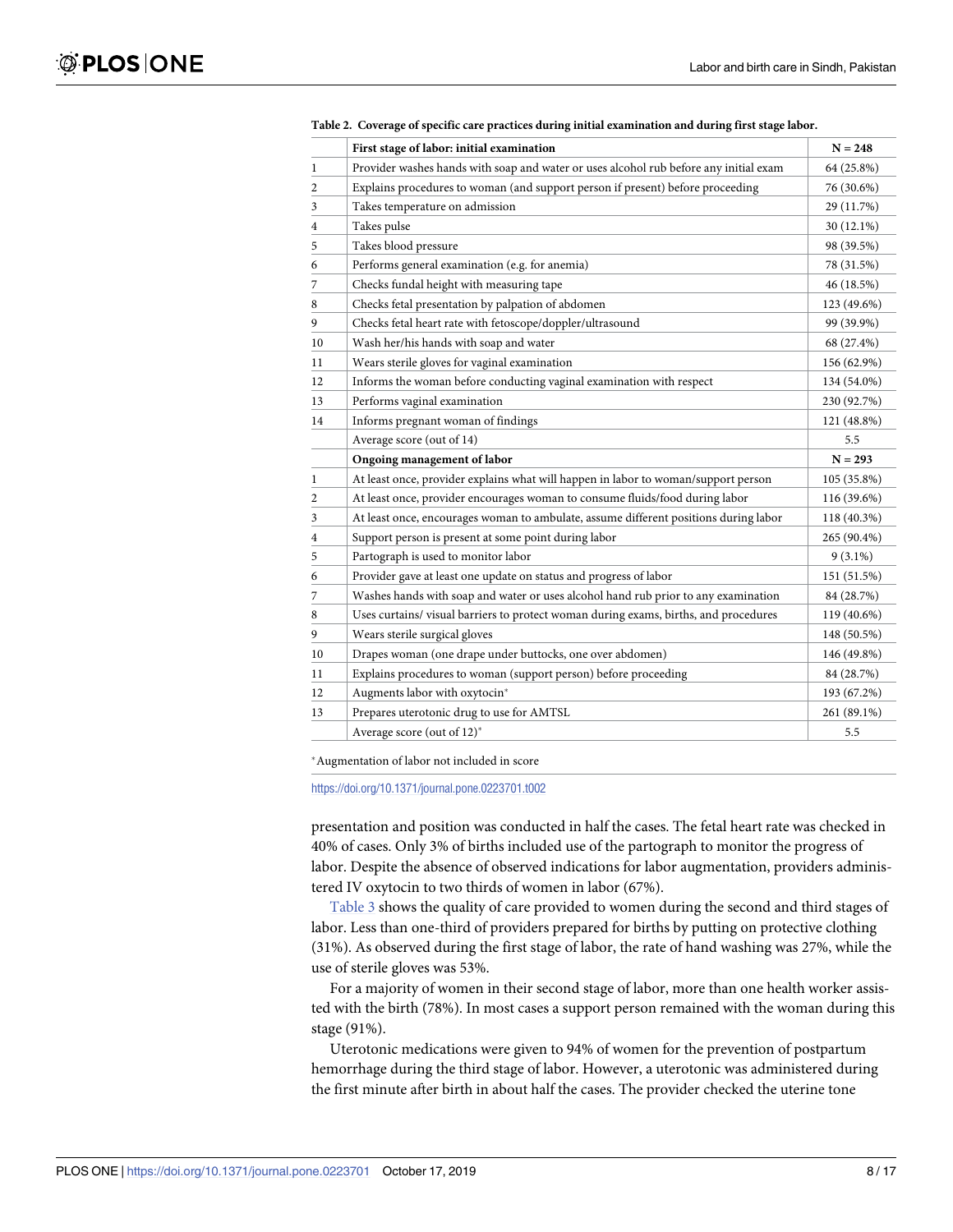|    | Second and third stages of labor                                                      | $N = 305$    |
|----|---------------------------------------------------------------------------------------|--------------|
| 1  | Provider puts on clean protective clothing in preparation for birth (goggles or gown) | 94 (30.8%)   |
| 2  | Washes hands with soap and water or uses alcohol hand rub before any examination      | 82 (26.9%)   |
| 3  | Wears sterile surgical gloves                                                         | 161 (52.8%)  |
| 4  | Checks for another baby prior to giving the uterotonic                                | 157 (51.5%)  |
| 5  | Administers uterotonic                                                                | 287 (94.1%)  |
| 6  | Uterotonic administered within one minute of delivery of baby                         | 154 (50.5%)  |
| 7  | Checks uterine tone immediately following the delivery of the placenta                | 142 (46.6%)  |
| 8  | Assesses completeness of the placenta and membranes                                   | 129 (42.3%)  |
| 9  | Assesses for perineal and vaginal lacerations                                         | 196 (64.3%)  |
| 10 | More than one health worker assisted with the birth                                   | 238 (78.0%)  |
| 11 | Support person (companion) for mother present at birth                                | 278 (91.1%)  |
|    | Average score (out of 11)                                                             | 6.3          |
|    | Immediate newborn care and health check                                               | $N = 300$    |
| 1  | Immediately dries baby with towel                                                     | 262 (87.3%)  |
| 2  | Places baby on mother's abdomen "skin to skin"                                        | 75 (25.0%)   |
| 3  | Covers/wraps baby with dry towel                                                      | 228 (76.0%)  |
| 4  | Ties or clamps cord when pulsations stop, or by 2-3 minutes after birth               | 179 (59.7%)  |
| 5  | Cuts cord with sterile blade or sterile scissors                                      | 166 (55.3%)  |
| 6  | Applies 7.1% chlorhexidine digluconate gel to the cord stump                          | 19 (6.3%)    |
| 7  | Support person (companion) for mother present                                         | 245 (81.7%)  |
| 8  | Mother informed of sex of baby                                                        | 211 (70.3%)  |
| 9  | Checks baby's temperature, by touch, 15 minutes after birth                           | 40 (13.3%)   |
| 10 | Checks baby's skin color 15 minutes after birth                                       | $60(20.0\%)$ |
| 11 | Takes mother's vital signs 15 minutes after birth                                     | 79 (26.3%)   |
| 12 | Palpates uterus 15 minutes after delivery of placenta                                 | 100 (33.3%)  |
| 13 | Baby kept skin to skin with mother for the first hour after birth                     | 39 (13.0%)   |
| 14 | Mother and newborn kept in same room after delivery (rooming-in)                      | 203 (67.7%)  |
| 15 | Baby not bathed in the first hour after delivery                                      | 247 (82.3%)  |
| 16 | Breastfeeding initiated within the first hour after birth                             | 53 (17.7%)   |
| 17 | Weighs baby and documents the weight                                                  | 40 (13.3%)   |
|    | Average score (out of 17)                                                             | 7.5          |

<span id="page-8-0"></span>[Table](#page-7-0) 3. Coverage of specific care practices during second and third stages of labor and for the newborn after **birth.**

<https://doi.org/10.1371/journal.pone.0223701.t003>

following the delivery of the placenta in just under half of deliveries (47%) and the completeness of the placenta and membranes (to assess for retained parts or fragments) in 42% of cases.

Table 3 also shows the provision of newborn care within the first hour of birth. While drying the baby after birth to prevent hypothermia was practiced in 87% of births, skin-to-skin placement of the newborn on the mother's abdomen was practiced in 25% of cases. For 82% of births, the baby was not bathed within the first hour of birth. Delayed cord clamping was practiced in 60% of births. The umbilical cord was cut with a sterile instrument in 55% of births. The newborn's temperature was checked in 13% of cases, and 13% of babies were weighed during the first hour of birth. Breastfeeding was initiated during the first hour in 18% of cases. During the immediate postpartum period, the mother's vital signs were taken in 26% of cases.

[Table](#page-9-0) 4 shows quality of care summary scores during the multiple stages of care provided: initial examination during the first stage, ongoing management during the first stage, care provision during the second and third stage of labor, and care provision to both mother and newborn during the immediate postpartum period.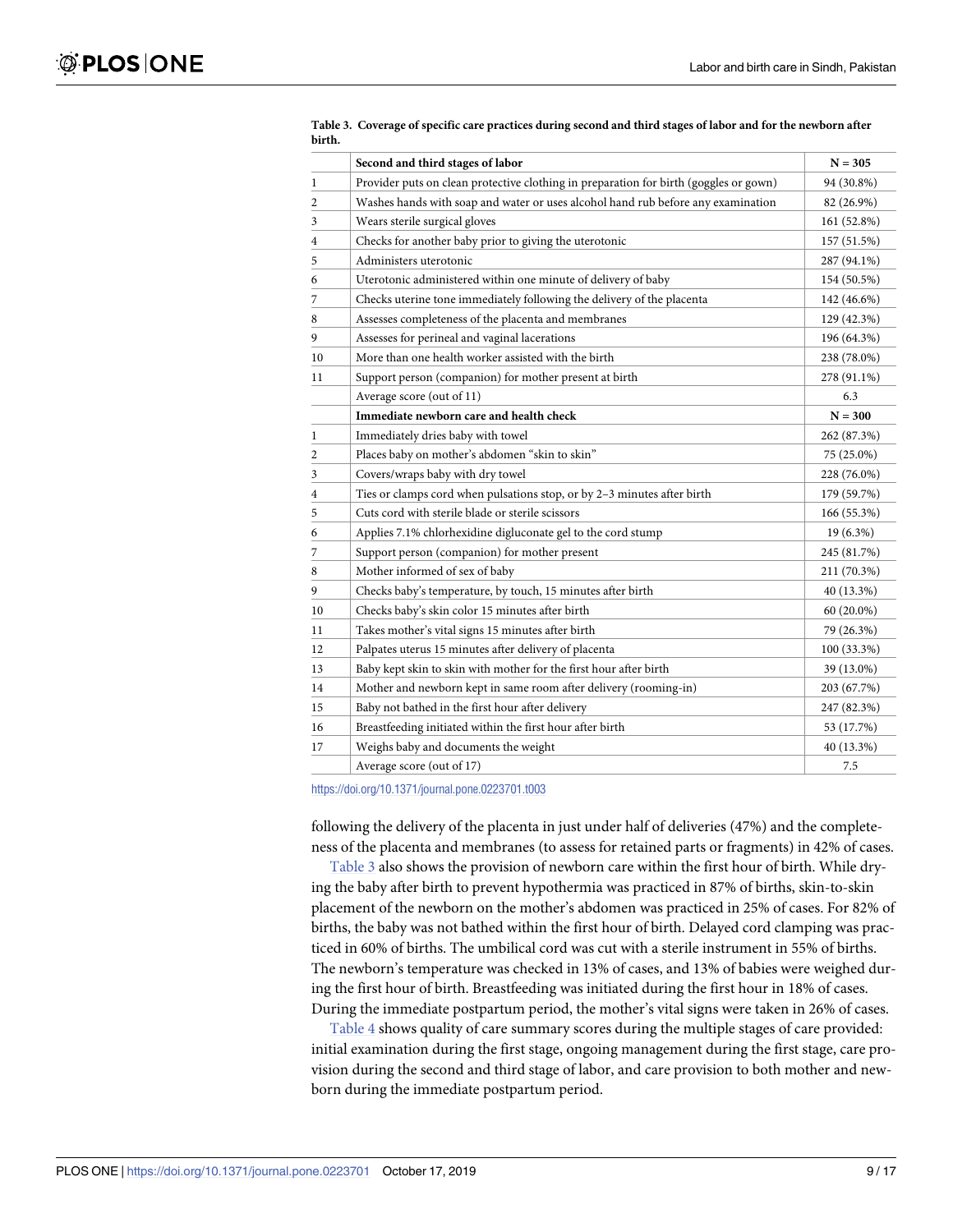|                                  | Initial examination $(n = 248)$ | Ongoing management $(n = 293)$ | Second and third stage<br>$(n = 305)$ | Immediate newborn care<br>$(n = 300)$ |
|----------------------------------|---------------------------------|--------------------------------|---------------------------------------|---------------------------------------|
| Type of facility                 |                                 |                                |                                       |                                       |
| District headquarter (reference) | 4.6                             |                                | 6.1                                   | 7.0                                   |
| Tehsil headquarter hospital      | $7.8***$                        | $7.3***$                       | $7.3***$                              | $9.8***$                              |
| RHC/BHU                          | 6.0                             | 5.4                            | 6.6                                   | 8.6                                   |
| Private facility                 | $6.8***$                        | 5.5                            | 6.1                                   | 7.2                                   |
| Type of provider                 |                                 |                                |                                       |                                       |
| Obstetrician                     | $7.3***$                        | $6.2***$                       | $6.7***$                              | $8.3***$                              |
| Staff nurse                      | $5.5***$                        | $5.6***$                       | $6.4***$                              | $7.1*$                                |
| Community midwife (CMW)          | $6.5***$                        | $5.8***$                       | $6.9***$                              | $8.9***$                              |
| Lady health visitor (LHV)        | $6.4***$                        | $6.7***$                       | $7.8***$                              | $9.0***$                              |
| Medical officer                  | 5.1                             | 5.4                            | 6.8                                   | $8.2***$                              |
| Dai/assistant (reference)        | 3.3                             | 4.0                            | 4.7                                   | 5.7                                   |
| Shift                            |                                 |                                |                                       |                                       |
| $6.3***$<br>Morning              |                                 | $6.2***$                       | $6.7***$                              | $7.9*$                                |
| $5.9***$<br>Evening              |                                 | 5.3                            | 6.3                                   | 7.7                                   |
| Night (reference)<br>3.9         |                                 | 4.7                            | 5.8                                   | 6.8                                   |
| <b>Total Score</b>               | 5.5                             | 5.5                            | 6.3                                   | 7.5                                   |

#### <span id="page-9-0"></span>[Table](#page-8-0) 4. Mean quality score by type of facility, type of provider, time of day during initial examination, stages of labor and immediate newborn care.

 $p < 0.05$  $p < 0.01$ \*\*\*

p *<* 0.001

<https://doi.org/10.1371/journal.pone.0223701.t004>

The quality of care score for the initial examination had a mean of 5.5 out of a possible maximum score 14. This score varied by type of facility, with THQs (7.8) and private hospitals (6.8) providing higher quality compared to DHQs (4.6), the reference category. The quality score varied by type of provider, with higher quality of care being provided by obstetricians (7.3), staff nurses (5.5), community midwives (6.5), LHVs (6.4) than by a *dai* or an assistant with no formal training (3.3), the reference category. The mean quality score varied by the time of day, with births in the morning shift receiving higher quality of care (6.3) than births at night (3.9), the reference category. The lower quality of care during the night shift is probably due to provision of care by *dais* during the night shift.

The pattern was similar for quality of care provided during the ongoing management of labor, the second and third stage of labor and immediate newborn care with quality of care being higher at THQs than at DHQs, the reference category. The quality of care provided by obstetricians, staff nurses, CMWs and LHVs was higher than what was provided by *dais* or untrained assistants, the reference category. The quality of care provided was higher in the morning shift than in the night shift, the reference category.

### **Discussion**

These findings provide important insights regarding the quality of care provided during routine intrapartum and immediate postpartum period (defined here as within the first hour following delivery). Findings across the continuum of care are discussed according to three major themes: infection prevention and control practices, routine assessment and monitoring, and the provision of care that is respectful and in accordance with recommended standards.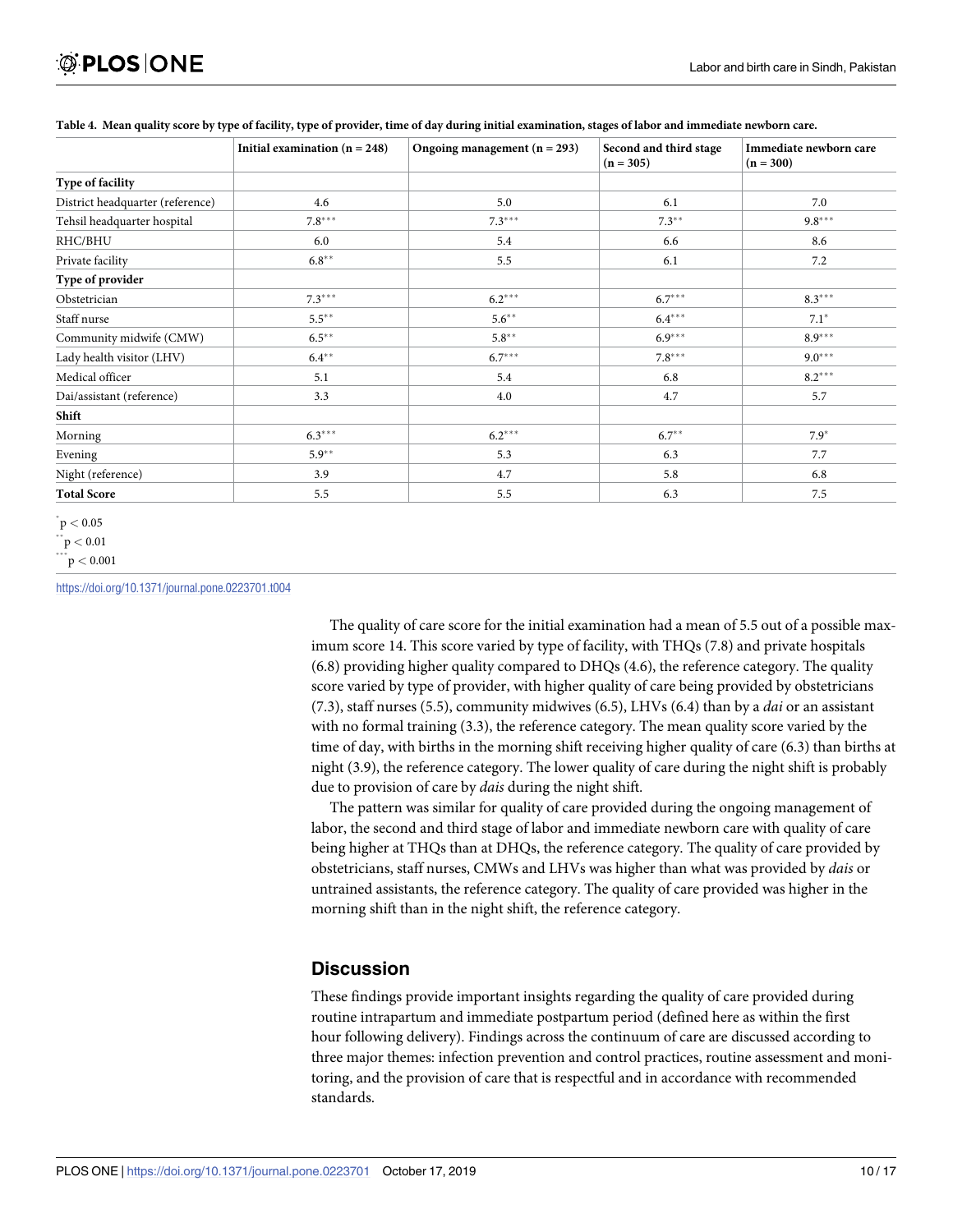### <span id="page-10-0"></span>**First stage of labor: Initial examination**

During the initial examination in the first stage of labor, our findings show large gaps in provider practices related to infection prevention such as hand washing before and after contact with patients and appropriate use of sterile gloves. Taking measures to prevent infection from the first point of contact with clients has implications for longer term outcomes, especially considering that sepsis is the second leading cause of both maternal and newborn mortality in Pakistan and responsible for 14% of maternal deaths and 20% of neonatal deaths [[22](#page-15-0)]. A 2009 review found that improved hand hygiene alone could reduce facility-acquired infections by up to 40% [[23](#page-15-0)]. Low-cost investments in infection prevention–such as the introduction of infection prevention guidelines and facility-based infection control teams–could dramatically improve outcomes for women and newborns in Pakistan [[24](#page-15-0)].

Completing the recommended steps of a routine maternal and fetal assessment during the initial examination are also essential in order to establish the overall health status of the woman and fetus, identify any potential complications, and to decide about the kind of care a woman and her baby will need. A number of gaps were observed in relation to routine assessment during this period. For instance, only 12% of providers in our study checked the mother's temperature on initial admission, suggesting that in addition to not taking steps to prevent infection, many providers are also not screening for early signs of infection. Consistent provider screening of women's blood pressure to assess for hypertension was observed in only 40% of laboring women during the initial examination. This presents a grave missed opportunity to assess for pre-eclampsia and eclampsia, the third leading cause of maternal death in Pakistan, which accounts for 10% of maternal mortality [\[22\]](#page-15-0).

Select measures of Respectful Maternity Care (RMC) and provision of recommended care practices during the initial examination, and throughout the intra and postpartum periods, also revealed room for improvement. Our study provides a unique opportunity to reflect on several specific measures of RMC including whether providers greet clients, ensure privacy, ask permission before invasive procedures and provide information about findings. Increasing global attention to RMC sheds light on the critical importance of measures of quality that capture attitudinal dimensions of care [\[25,26\]](#page-15-0). Given the sensitivity surrounding the issue, and the relatively recent focus on its essential link to quality of care, limited global data about RMC has been published.

### **Ongoing management of labor**

Overall, findings during the ongoing labor management were similar to those observed during the initial examination, although some measures of RMC during this period were quite high. Ninety percent of women were accompanied by support people of their choice, an indicator of RMC known to decrease the length of labor and improve outcomes [[27](#page-15-0)]. However, privacy measures such as draping and use of visual barriers were not standard. Rates of routine ongoing monitoring during labor were also low. Since labor is not routinely monitored and documented in Sindh, prolonged and obstructed labors may not be consistently diagnosed–leading to missed opportunities for early, coordinated referrals and timely links to advanced care [[24](#page-15-0)].

Perhaps the most significant, and concerning, study finding during observation of ongoing labor management was the frequency with which labor was augmented with oxytocin. Augmentation, which should only be practiced only when it is medically indicated to strengthen contractions [\[28\]](#page-15-0), was practiced in 67% of births. If labor augmentation is being performed in two-thirds of cases without routine labor monitoring, one can presume that providers are attempting to speed the progress of labor without ensuring the safety of the woman and fetus [\[29\]](#page-15-0). Further, labor should be augmented only after a thorough examination of the woman and fetus, and only performed in those facilities where surgical intervention is readily available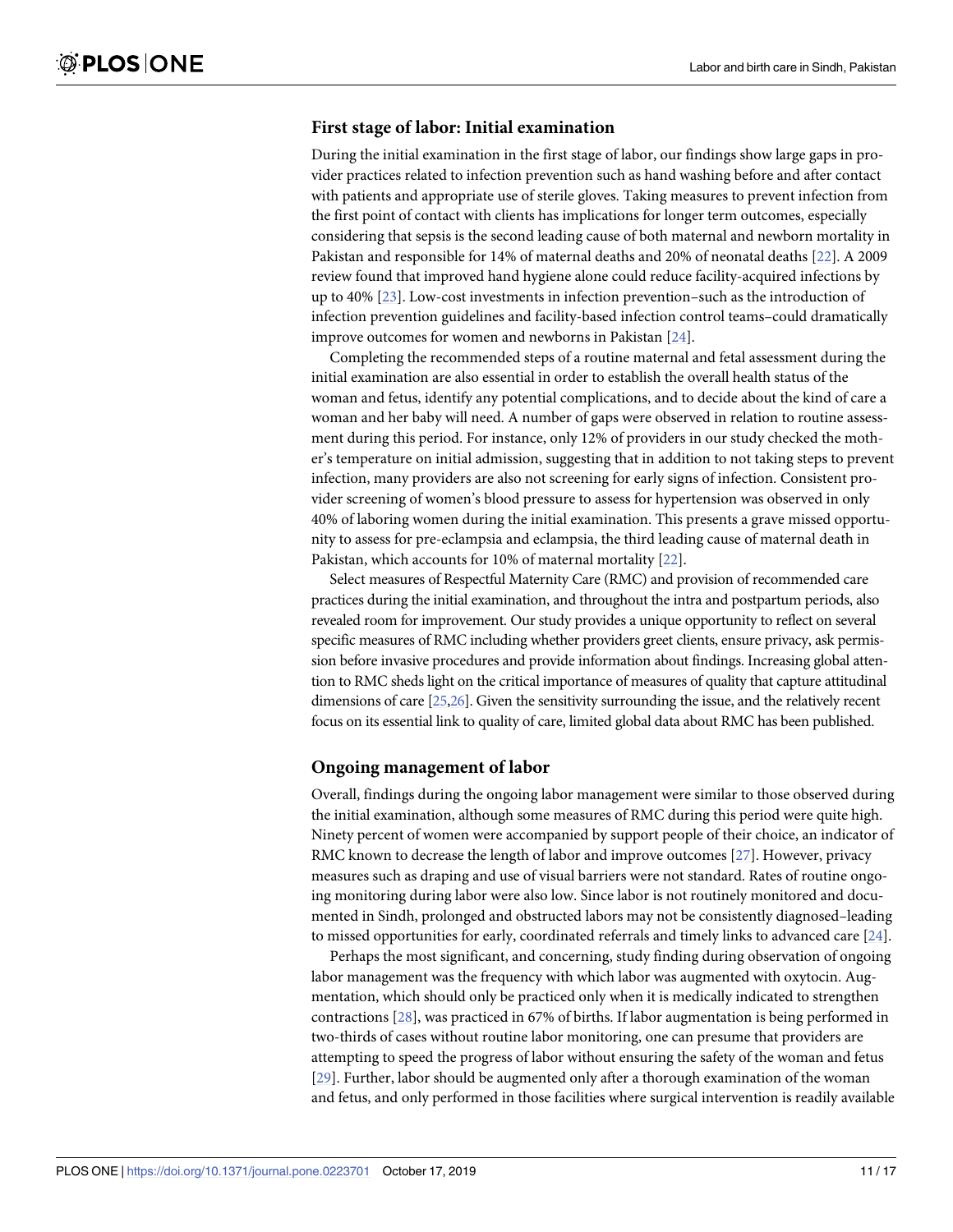<span id="page-11-0"></span>should a complication arise. As noted by WHO (2014), while interventions within the context of augmentation of labor may be beneficial, their inappropriate use can cause harm [\[28\]](#page-15-0).

### **Second and third stages of labor**

Infection prevention practices during the second and third stage of labor continued to be low —as evidenced by underuse of protective gown and gloves and sterile equipment to conduct deliveries and to cut the umbilical cord. Routine monitoring of maternal and fetal/newborn wellbeing throughout the second and third stages of labor, essential to identifying and responding to complications, is largely not taking place in our sample health facilities in. Pakistan has the third highest burden of total number of stillbirths [[30](#page-15-0)] and one of the highest stillbirth rates [\[31\]](#page-15-0). The stillbirth rate is an indicator which provides a proxy measure of the quality of intrapartum monitoring and care. Birth asphyxia, a leading cause of neonatal mortality in Pakistan, could be reduced through improved intrapartum monitoring. Improving the uptake of labor monitoring presents an immediate opportunity to strengthen clinical decision-making for women and newborns [\[5\]](#page-14-0).

However, some essential preventative care measures are being consistently performed during the intrapartum period. Uterotonic use is the most significant component of active management of the third stage of labor and helps prevent postpartum hemorrhage [\[19\]](#page-15-0), the leading cause of maternal death in Pakistan [[22](#page-15-0)]. Our study finds that uterotonic use is nearly universal in facility births in Sindh province (94%), although it is given within the first minute of the baby's birth—as recommended—in only half the cases.

### **Immediate newborn care and health check**

Our study found that routine monitoring and assessment continues to be an issue during the first hour after birth. Providers rarely checked newborn vital signs: the newborn's temperature was checked in 13% of cases; skin color was checked for only 20% of newborns. Performing routine assessments, including checking vital signs and conducting routine recommended physical examinations, allows providers to identify warning signs early and take prompt action to prevent complications. Educating mothers about danger signs for themselves and their newborns and assisting families to develop plans for seeking care in the event of a complication, can also improve outcomes for women and newborns.

Published in the Lancet Every Newborn Series 2014, global experts present a package of care around the time of birth that save the most lives [[32](#page-15-0)]. Many of the included high-impact interventions require little or no additional supplies or equipment, and minimal provider training. For instance, increasing the use of thermal care measures such as placing newborns skin-to-skin immediately after birth have particular implications in Pakistan, the country with the world's highest proportion of low birth weight babies (who struggle to maintain body temperature). Our study also found that only 13% of babies are weighed during the first hour after birth. Strengthening routine weighing of babies in the immediate postpartum period could improve the identification and early management of low birthweight babies and those with special needs. Immediate and exclusive breastfeeding, one of the most important interventions for ensuring newborn survival, was observed in less than one-fifth of cases (18%) in this study. Supporting the routine use of these simple, yet powerful, interventions requires little additional financial, material, or infrastructural investments.

### **Human resources, learning and performance needs**

This study found that about 40% of births during the night shift at DHQs are conducted by *dais* or assistants lacking formal training, even though this practice is not authorized by local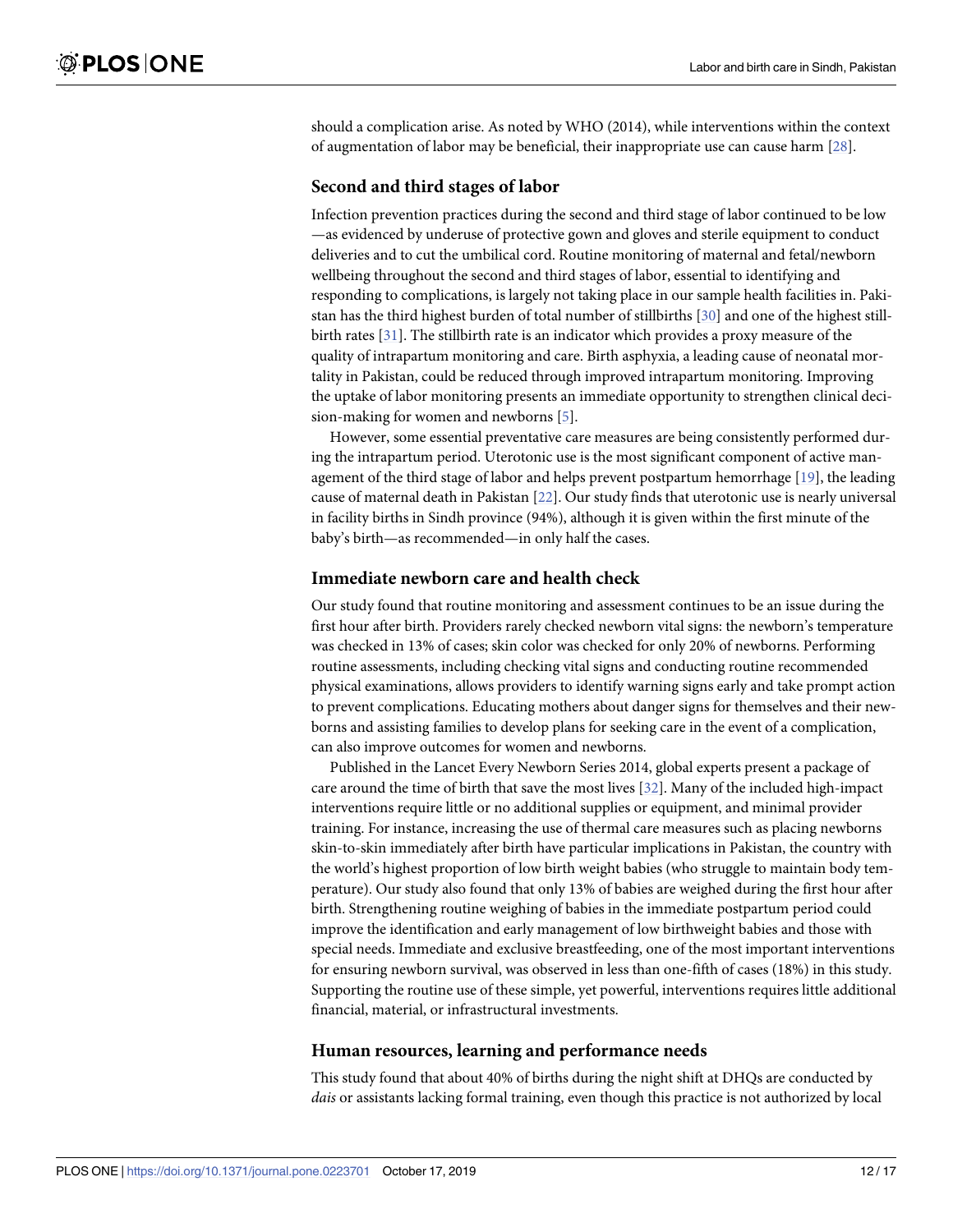<span id="page-12-0"></span>policies–and this contributed to the lower quality of care observed at DHQs compared to THQs. This is consistent with literature that recognizes concerns about standardized, high quality 24-hour care in south Asia, with particular personnel shortages and higher levels of patient mistreatment documented at night [[33](#page-15-0)[–35\]](#page-16-0). While official staffing policies may be more evenly distributed across shifts, these findings suggest that skilled birth attendants may preferentially work during the day. Ensuring the availability of skilled birth attendants to care for women and newborns at night is an urgent and important action that will lead to an increase in the quality of clinical care for a significant proportion of women and babies accessing care in referral facilities in the public sector. Such a change could lead to an overall improvement in quality as DHQs are the most frequented facilities for labor and birth care in the ten rural districts of Sindh in which this study was conducted. Improvements in health workforce planning would also likely have an immediate and positive effect on the delivery of higher quality care. In particular, our study suggests that finding ways to increase the number of skilled birth attendants who care for women and newborns at night could improve the quality of care, and client health outcomes.

This study sheds light on the quality of care provision in the private sector in Sindh, something few surveys have been able to do to date. While the actual quality of clinical care in the public and private sectors is comparable, it is interesting that a much higher proportion of deliveries in the private sector compared with the public sector (44% versus 8%) are attended by obstetricians. This suggests that private facilities cater to a segment of the population which perceives care provided by obstetricians to be of better quality than care provided by nurses or midwives who attend the majority of births at public facilities. Given that no births were observed at private facilities at night, and that births were only observed in THQs and DHQs at night, it is possible that obstetricians working in private health facilities may only be conducting births which can be planned for daytime hours (i.e. C-sections). The latter may both provide better financial remuneration and convenience for the obstetrician. The lack of a statistically significant difference in the overall quality of clinical care provided in the public and private sectors in Sindh is not surprising given that many providers work in the public sector while simultaneously maintaining private practices [[36](#page-16-0)].

This study found many examples of suboptimal practice by skilled birth attendants providing care during labor and birth, a time when utilization of evidence-based, high impact interventions is essential. This is consistent with assessments of competence of providers in Pakistan, as in other countries of South Asia, which show low levels of knowledge of basic obstetric and newborn care  $[9,14,37]$  $[9,14,37]$  $[9,14,37]$ . Challenges to provision of high-quality MNH care regionally extend well beyond lack of health worker knowledge and skills and include lack of essential supplies, equipment, and services, lack of clinical protocols, as well as challenging work environments [\[37–39](#page-16-0)]. Data from Afghanistan, Bangladesh, and India describe facility cultures marked with cronyism, nepotism, "fear and blame", and bribery, as well as unreasonable workloads and overcrowding [\[37–39](#page-16-0)]. Significant gaps in pre-service education, particularly for community midwives, are well-documented [[40](#page-16-0)–[41\]](#page-16-0). And, a 2015 study in Karachi, Pakistan found that midwives suffered from low motivation due to low salaries, negative societal perceptions, and limited opportunities for higher education [\[42\]](#page-16-0). Addressing these infrastructural, workplace culture, and health workforce planning gaps is essential, and must happen alongside efforts to build in-service healthworker capacity, in order to achieve measurable improvements in client outcomes.

Although overall quality of care provided was low, it is notable that community midwives and lady health visitors provided quality of care comparable to obstetricians and medical officers, especially for the 2nd and 3rd stages of labor and for immediate newborn care. This is an extremely important finding, with implications for task shifting.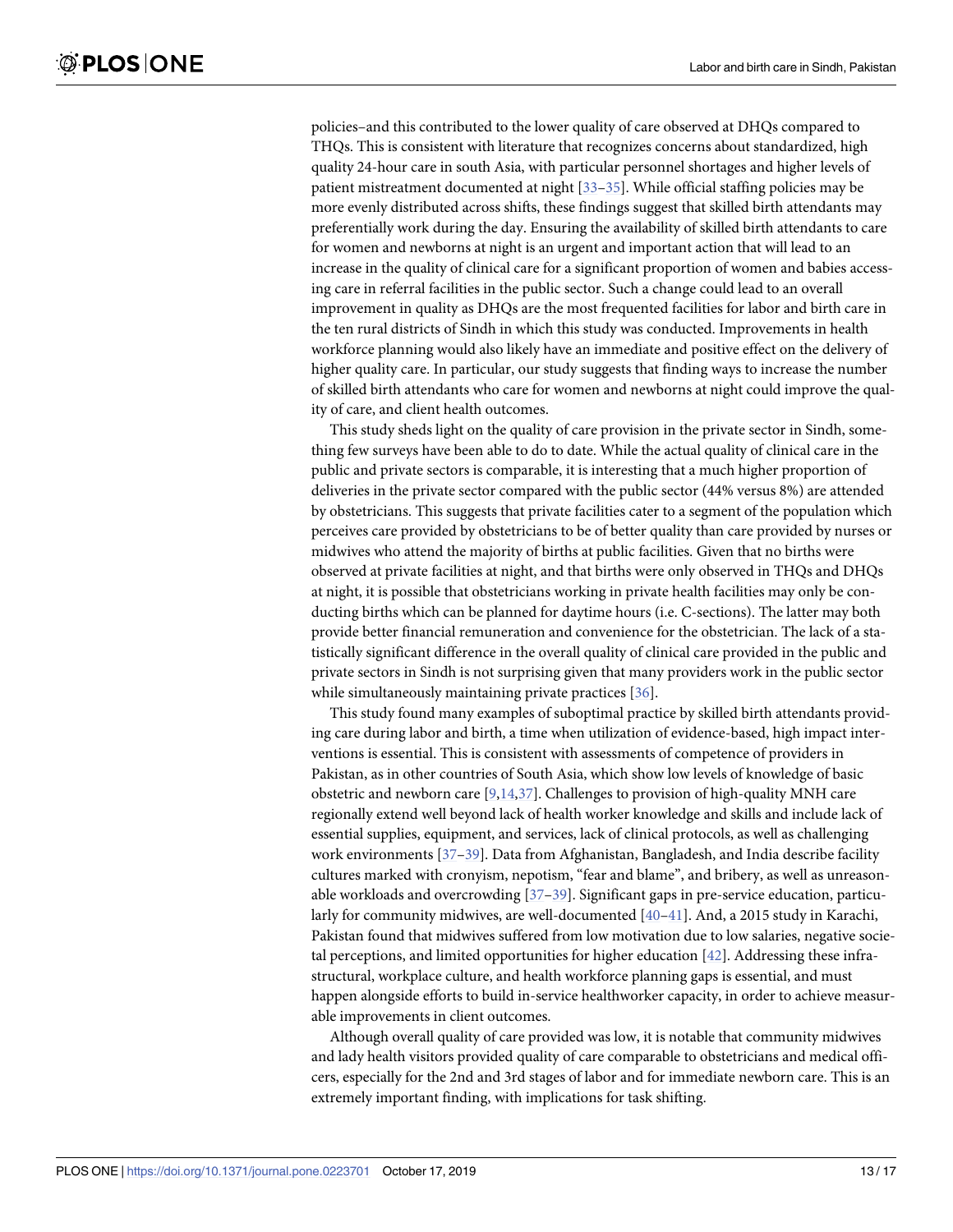### <span id="page-13-0"></span>**Study strengths and limitations**

Our study contributes to the literature by possibly being the first in Pakistan to observe actual provision of MNH care at the point of contact in a clinical setting. The observation started from the initial examination of the woman upon presentation, ongoing monitoring during the three stages of labor and until the period immediately after birth. The results provide estimates on adherence to globally accepted standards for clinical practice. Unlike previous QoC studies that focused on public sector factors, this study provides data on care provision in both the public and private sectors.

While the actual observation of care provision is thought to be a reliable method of documenting the process of care provision (especially in contexts where record-keeping is poor), it can also lead to biased measurement with providers performing better than usual because of being under observation–also referred to as the "Hawthorne Effect". Thus, our study probably reflects the best-case scenario in terms of the quality of care provided at health facilities in Sindh, making the findings all the more striking. Recent evidence suggests that alternate methods for measuring the quality of care, such as the use of standardized (mock) patients, may yield a truer picture of routine care and avoid the Hawthorne Effect [\[43\]](#page-16-0). However, this method was not feasible for our study design, due to logistical, financial, and ethical constraints.

One limitation of this study is the higher refusal rate in private sector facilities (25%) compared to public sector facilities (15%). The private health sector is unregulated in Pakistan, and it is challenging to collect data from private maternal and child health facilities in Sindh.

### **Conclusion**

As in the case of several other developing countries, institutional deliveries have increased significantly in Pakistan without commensurate reductions in morbidity and mortality. Our study has helped develop a better understanding of the quality of services provided to mothers and newborns in Pakistan. Overall, the quality of care provided to mothers and newborns in both public and private sector health facilities in Sindh, the second most populous province of Pakistan, is extremely poor. The virtual absence of routine monitoring during labor and birth, as reflected by providers not taking vital signs of women and newborns, is troubling. By not identifying factors that may substantially increase the risk of maternal and newborn morbidity and mortality, providers are missing a tremendous opportunity for care provision. Quality of care is poorer in referral facilities than in primary health care facilities, due to untrained assistants or *dais* being left unsupervised to provide services during night shifts. Our findings also show that there is not much difference in the quality of care provided by obstetricians and community midwives or lady health visitors, although there appears to be a preference for obstetricians in private health care facilities.

The implications of our study are similar to those of a study in Uttar Pradesh, India  $[16]$  $[16]$  $[16]$ . There is a need to investigate reasons for untrained assistants, *dais*, being allowed to provide a substantial proportion of care in referral facilities, a need to recognize that there is a the widespread lack of adherence to recommended protocols in all types of health facilities, and to determine what types of tailored solutions combining supervision and accountability with provider behavior change are needed to rectify the situation.

### **Acknowledgments**

This publication was made possible through support provided by the US Agency for International Development (USAID), under the terms of Associate Cooperative Agreement No. AID-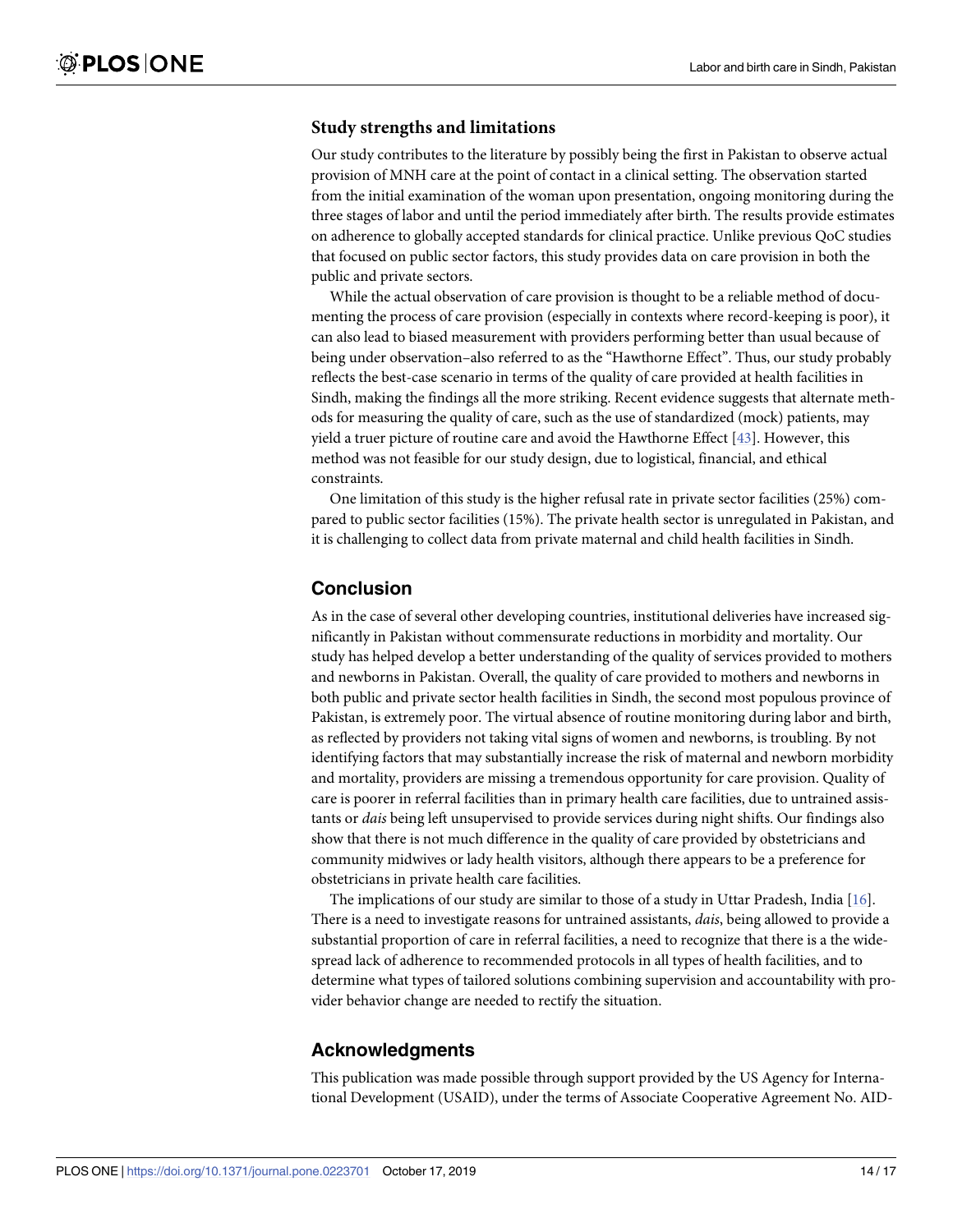<span id="page-14-0"></span>391-LA-13-00001; Maternal, Newborn and Child Health Services Project. The opinions expressed herein are those of the authors and do not necessarily reflect the views of USAID.

### **Author Contributions**

**Conceptualization:** Sohail Agha, Laura Fitzgerald, Shaista Rahim, Farhana Shahid, Emma Williams.

**Data curation:** Aslam Fareed, Emma Williams.

**Formal analysis:** Sohail Agha, Aslam Fareed, Emma Williams, Wajiha Javed.

**Funding acquisition:** Presha Rajbhandari.

**Investigation:** Shaista Rahim, Sheena Currie.

**Methodology:** Sohail Agha, Aslam Fareed, Sheena Currie.

**Project administration:** Aslam Fareed, Presha Rajbhandari.

**Resources:** Farhana Shahid.

**Supervision:** Aslam Fareed, Shaista Rahim, Sheena Currie.

**Writing – original draft:** Sohail Agha, Laura Fitzgerald, Emma Williams.

**Writing – review & editing:** Sohail Agha, Presha Rajbhandari, Farhana Shahid, Wajiha Javed, Sheena Currie.

#### **References**

- **[1](#page-0-0).** Liu L, Johnson HL, Cousens S, Perin J, Scott S, Lawn JE, et al. Global, regional, and national causes of child mortality: an updated systematic analysis for 2010 with time trends since 2000. Lancet. 2012; 379: 2151–2161. [https://doi.org/10.1016/S0140-6736\(12\)60560-1](https://doi.org/10.1016/S0140-6736(12)60560-1) PMID: [22579125](http://www.ncbi.nlm.nih.gov/pubmed/22579125)
- **[2](#page-0-0).** World Health Organization. Standards for Improving Quality of Maternal and Newborn Care in Health Facilities. Geneva: World Health Organization; 2016.
- **[3](#page-0-0).** Say L, Chou D, Gemmill A, Tunçalp Ö, Moller A-B, Daniels J, et al. Global causes of maternal death: a WHO systematic analysis. Lancet Glob Health. 2014; 2: e323–333. [https://doi.org/10.1016/S2214-](https://doi.org/10.1016/S2214-109X(14)70227-X) [109X\(14\)70227-X](https://doi.org/10.1016/S2214-109X(14)70227-X) PMID: [25103301](http://www.ncbi.nlm.nih.gov/pubmed/25103301)
- **[4](#page-0-0).** Austin A, Langer A, Salam RA, Lassi ZS, Das JK, Bhutta ZA. Approaches to improve the quality of maternal and newborn health care: an overview of the evidence. Reprod Health. 2014; 11 Suppl 2: S1. <https://doi.org/10.1186/1742-4755-11-S2-S1> PMID: [25209614](http://www.ncbi.nlm.nih.gov/pubmed/25209614)
- **[5](#page-1-0).** Bhutta ZA, Das JK, Bahl R, Lawn JE, Salam RA, Paul VK, et al. Can available interventions end preventable deaths in mothers, newborn babies, and stillbirths, and at what cost? Lancet. 2014; 384: 347– 370. [https://doi.org/10.1016/S0140-6736\(14\)60792-3](https://doi.org/10.1016/S0140-6736(14)60792-3) PMID: [24853604](http://www.ncbi.nlm.nih.gov/pubmed/24853604)
- **[6](#page-1-0).** Metcalfe R, Adegoke AA. Strategies to increase facility-based skilled birth attendance in South Asia: a literature review. Int Health. 2013; 5: 96–105. <https://doi.org/10.1093/inthealth/ihs001> PMID: [24030109](http://www.ncbi.nlm.nih.gov/pubmed/24030109)
- **[7](#page-1-0).** Paredes-Solı´s S, Andersson N, Ledogar RJ, Cockcroft A. Use of social audits to examine unofficial payments in government health services: experience in South Asia, Africa, and Europe. BMC Health Serv Res. 2011; 11 Suppl 2: S12. <https://doi.org/10.1186/1472-6963-11-S2-S12> PMID: [22376233](http://www.ncbi.nlm.nih.gov/pubmed/22376233)
- **[8](#page-1-0).** Harvey SA, Blandón YCW, McCaw-Binns A, Sandino I, Urbina L, Rodríguez C, et al. Are skilled birth attendants really skilled? A measurement method, some disturbing results and a potential way forward. Bull World Health Organ. 2007; 85: 783–790. <https://doi.org/10.2471/BLT.06.038455> PMID: [18038060](http://www.ncbi.nlm.nih.gov/pubmed/18038060)
- **[9](#page-1-0).** Ariff S, Soofi SB, Sadiq K, Feroze AB, Khan S, Jafarey SN, et al. Evaluation of health workforce competence in maternal and neonatal issues in public health sector of Pakistan: an assessment of their training needs. BMC Health Serv Res. 2010; 10: 319. <https://doi.org/10.1186/1472-6963-10-319> PMID: [21110888](http://www.ncbi.nlm.nih.gov/pubmed/21110888)
- **[10](#page-1-0).** Bartlett L, Cantor D, Lynam P, Kaur G, Rawlins B, Ricca J, et al. Facility-based active management of the third stage of labour: assessment of quality in six countries in sub-Saharan Africa. Bull World Health Organ. 2015; 93: 759–767. <https://doi.org/10.2471/BLT.14.142604> PMID: [26549903](http://www.ncbi.nlm.nih.gov/pubmed/26549903)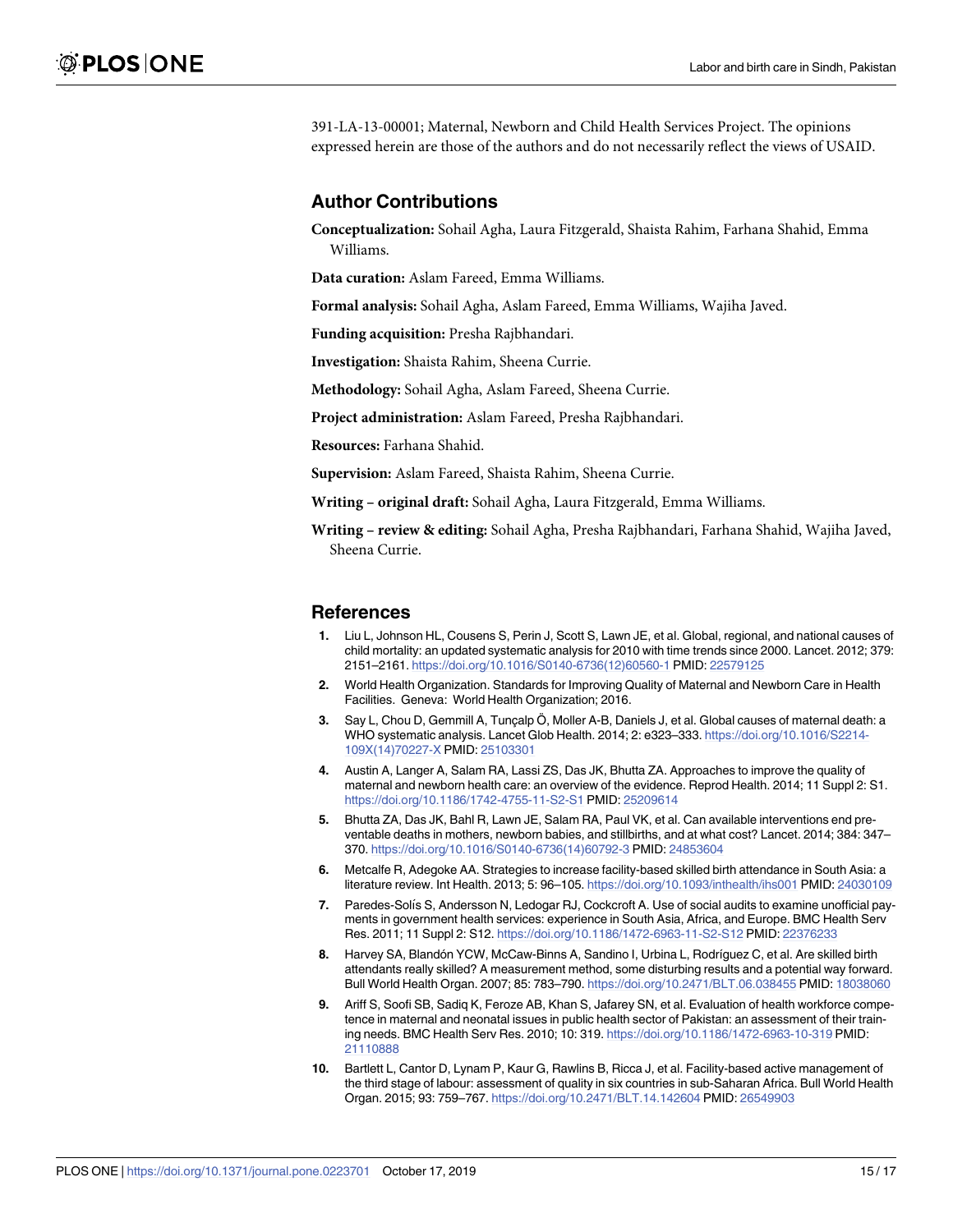- <span id="page-15-0"></span>**[11](#page-1-0).** de Graft-Johnson J, Vesel L, Rosen HE, Rawlins B, Abwao S, Mazia G, et al. Cross-sectional observational assessment of quality of newborn care immediately after birth in health facilities across six sub-Saharan African countries. BMJ Open. 2017; 7: e014680. [https://doi.org/10.1136/bmjopen-2016-](https://doi.org/10.1136/bmjopen-2016-014680) [014680](https://doi.org/10.1136/bmjopen-2016-014680) PMID: [28348194](http://www.ncbi.nlm.nih.gov/pubmed/28348194)
- **[12](#page-1-0).** National Institute of Population Studies (NIPS) II. Pakistan Demographic and Health Survey 2012–13. Islamabad, Pakistan and Calverton, Maryland, USA: NIPS and ICF International; 2013.
- **[13](#page-1-0).** Shaikh BT, Hatcher J. Health seeking behaviour and health service utilization in Pakistan: challenging the policy makers. J Public Health. 2005; 27: 49–54. <https://doi.org/10.1093/pubmed/fdh207> PMID: [15590705](http://www.ncbi.nlm.nih.gov/pubmed/15590705)
- **[14](#page-1-0).** Fikree FF, Mir AM, Haq I. She may reach a facility but will still die! An analysis of quality of public sector maternal health services, District Multan, Pakistan. JPMA J Pak Med Assoc. 2006; 56: 156–163. PMID: [16711335](http://www.ncbi.nlm.nih.gov/pubmed/16711335)
- **[15](#page-1-0).** Regmi P, Shahid F, Baig K, Williams E. MCHIP Pakistan End-of-Project Report. Washington D.C.: MCHIP; 2018.
- **[16](#page-1-0).** Sharma G, Powel-Jackson T, Haldar K, Bradley J, Filippi V. Quality of routine essential care during childbirth: clinical observations of uncomplicated births in Uttar Pradesh, India. Bull World Health Organ. 2017; 95: 419–429. <https://doi.org/10.2471/BLT.16.179291> PMID: [28603308](http://www.ncbi.nlm.nih.gov/pubmed/28603308)
- **[17](#page-1-0).** Singh A, Chhugani M, James M. Direct observation on respectful maternity care in India: a cross sectional study on health professionals of three different health facilities in New Delhi. International Journal of Science and Research. 2016, <https://doi.org/10.21275/ART20182649>
- **[18](#page-1-0).** Stanton C, Deepak N, Mallapur A, Katageri G, Mullany L, Koski A, et al. Direct observation of uterotonic drug use at public health facility-based deliveries in four districts in India. Int J Gynaecol Obstet. 2014; 127: 25–30. <https://doi.org/10.1016/j.ijgo.2014.04.014> PMID: [25026891](http://www.ncbi.nlm.nih.gov/pubmed/25026891)
- **[19](#page-2-0).** Stanton C, Armbruster D, Knight R, Ariawan I, Gbangbade S, Getachew A, et al. Use of active management of the third stage of labour in seven developing countries. Bull World Health Organ. 2009; 87: 207–215. <https://doi.org/10.2471/BLT.08.052597> PMID: [19377717](http://www.ncbi.nlm.nih.gov/pubmed/19377717)
- **[20](#page-3-0).** IBM Corp. Released 2017. IBM SPSS Statistics for Windows, Version 25.0. Armonk, NY: IBM Corp.
- **[21](#page-3-0).** StataCorp. 2017. Stata Statistical Software: Release 15. College Station, TX: StataCorp LLC.
- **[22](#page-10-0).** National Institute of Population Studies (NIPS) [Pakistan], Macro International Inc. Pakistan Demographic and Health Survey 2006–07. Islamabad, Pakistan: National Institute of Population Studies and Macro International; 2008.
- **[23](#page-10-0).** Kampf G, Löffler H, Gastmeier P. Hand hygiene for the prevention of nosocomial infections. Dtsch Ärztebl Int. 2009; 106: 649–655. <https://doi.org/10.3238/arztebl.2009.0649> PMID: [19890431](http://www.ncbi.nlm.nih.gov/pubmed/19890431)
- **[24](#page-10-0).** World Health Organization. Standards for Improving Quality of Maternal and Newborn Care in Health Facilities. Geneva: World Health Organization; 2016.
- **[25](#page-10-0).** Tunçalp Ö, Were WM, MacLennan C, Oladapo OT, Gülmezoglu AM, Bahl R, et al. Quality of care for pregnant women and newborns-the WHO vision. BJOG Int J Obstet Gynaecol. 2015; 122: 1045–1049. <https://doi.org/10.1111/1471-0528.13451> PMID: [25929823](http://www.ncbi.nlm.nih.gov/pubmed/25929823)
- **[26](#page-10-0).** Bohren MA, Vogel JP, Hunter EC, Lutsiv O, Makh SK, Souza JP, et al. The mistreatment of women during childbirth in health facilities globally: a mixed-methods systematic review. PLoS Med. 2015; 12: e1001847; discussion e1001847. <https://doi.org/10.1371/journal.pmed.1001847> PMID: [26126110](http://www.ncbi.nlm.nih.gov/pubmed/26126110)
- **[27](#page-10-0).** World Health Organization. WHO recommendation on companionship during labor and childbirth. Geneva: World Health Organization; 2018
- **[28](#page-10-0).** World Health Organization. WHO Recommendations for Augmentation of Labor. Geneva: World Health Organization; 2014.
- **[29](#page-10-0).** Brhlikova P, Jeffery P, Bhatia GP, Khurana S. Intrapartum Oxytocin (Mis)use in South Asia. Journal of Health Studies. 2009; 2: 33–50
- **[30](#page-11-0).** Lawn JE, Blencowe H, Waiswa P, Amouzou A, Mathers C, Hogan D, et al. Stillbirths: rates, risk factors, and acceleration towards 2030. The Lancet. 2016; 387: 587–603. [https://doi.org/10.1016/S0140-6736](https://doi.org/10.1016/S0140-6736(15)00837-5) [\(15\)00837-5](https://doi.org/10.1016/S0140-6736(15)00837-5)
- **[31](#page-11-0).** McClure EM, Saleem S, Goudar SS, Moore JL, Garces A, Esamai F, et al. Stillbirth rates in low-middle income countries 2010–2013: a population-based, multi-country study from the Global Network. Reprod Health. 2015; 12: S7. <https://doi.org/10.1186/1742-4755-12-S2-S7> PMID: [26063292](http://www.ncbi.nlm.nih.gov/pubmed/26063292)
- **[32](#page-11-0).** Darmstadt GL, Kinney MV, Chopra M, Cousens S, Kak L, Paul VK, et al. Who has been caring for the baby? Lancet. 2014; 384: 174–188. [https://doi.org/10.1016/S0140-6736\(14\)60458-X](https://doi.org/10.1016/S0140-6736(14)60458-X) PMID: [24853603](http://www.ncbi.nlm.nih.gov/pubmed/24853603)
- **[33](#page-12-0).** Abuya T, Ndwiga C, Ritter J, Kanya L, Bellows B, Binkin N, et al. The effect of a multi-component intervention on disrespect and abuse during childbirth in Kenya. BMC Pregnancy Childbirth. 2015; 15: 224. <https://doi.org/10.1186/s12884-015-0645-6> PMID: [26394616](http://www.ncbi.nlm.nih.gov/pubmed/26394616)